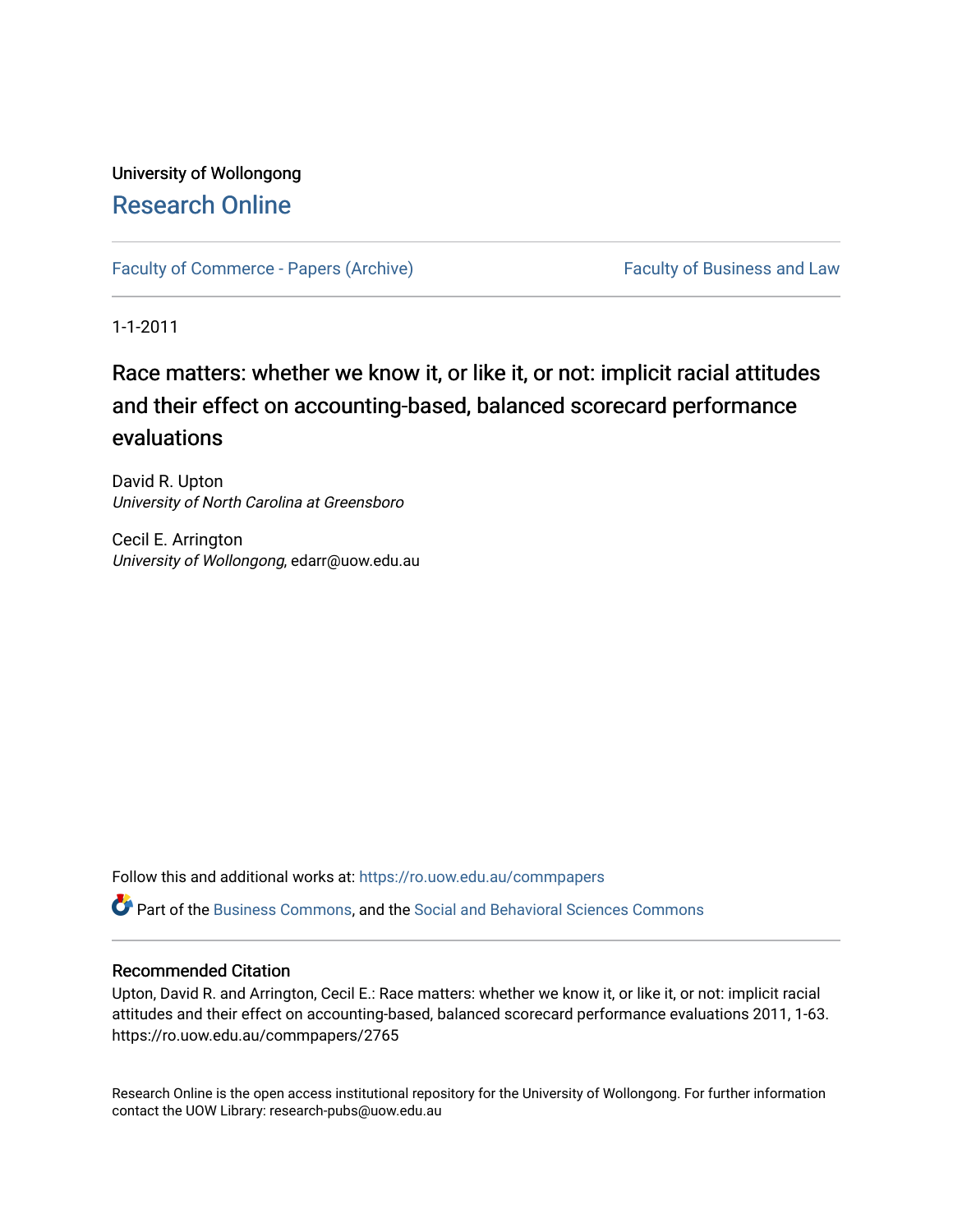## Race matters: whether we know it, or like it, or not: implicit racial attitudes and their effect on accounting-based, balanced scorecard performance evaluations

#### Abstract

One of the dominant themes in critical accounting theory over the past two decades has to do with the relation between the construction of human identities and accounting discourse and practices. Though with strong antecedents in Marxist –inspired critique of ideology, genealogical studies (e.g., Miller & O'Leary, 19XX), deconstructive studies (e.g., Shearer & Arrington, 19XX), and critical-rational studies (e.g., Power & Laughlin, 19XX) are examples of different theoretical and methodological ways to probe the constructive force of accounting over human identity and subjectivity. This paper offers a fourth approach grounded in social-cognitive concerns with ways in which implicit attitudes, or more broadly tacit habits of mind, enhance our tendencies to let rationally irrelevant criteria (like race, gender, and class) influence our evaluation of others. The paper reports on the results of an empirical, lab-based study of balanced scorecard evaluations and bonus allocations where race is a treatment effect and where the wellestablished tenets of Implicit Association Testing (IAT) are used to reveal that there are, indeed, propensities to unwillingly let racial prejudice enter into our accounting-based evaluations of others. These tendencies are more pronounced for some dimensions of the balanced scorecard than they are for others.

#### Keywords

scorecard, balanced, accounting, effect, their, attitudes, racial, evaluations, implicit, performance, not, like, know, we, whether, matters, race

#### **Disciplines**

Business | Social and Behavioral Sciences

#### Publication Details

Upton, D. R. & Arrington, C. E. (2011). Race Matters: Whether We Know It, or Like It, or Not: Implicit Racial Attitudes and Their Effect on Accounting-Based, Balanced Scorecard Performance Evaluations. Critical Perspectives on Accounting Conference (pp. 1-63). Florida: Elsevier.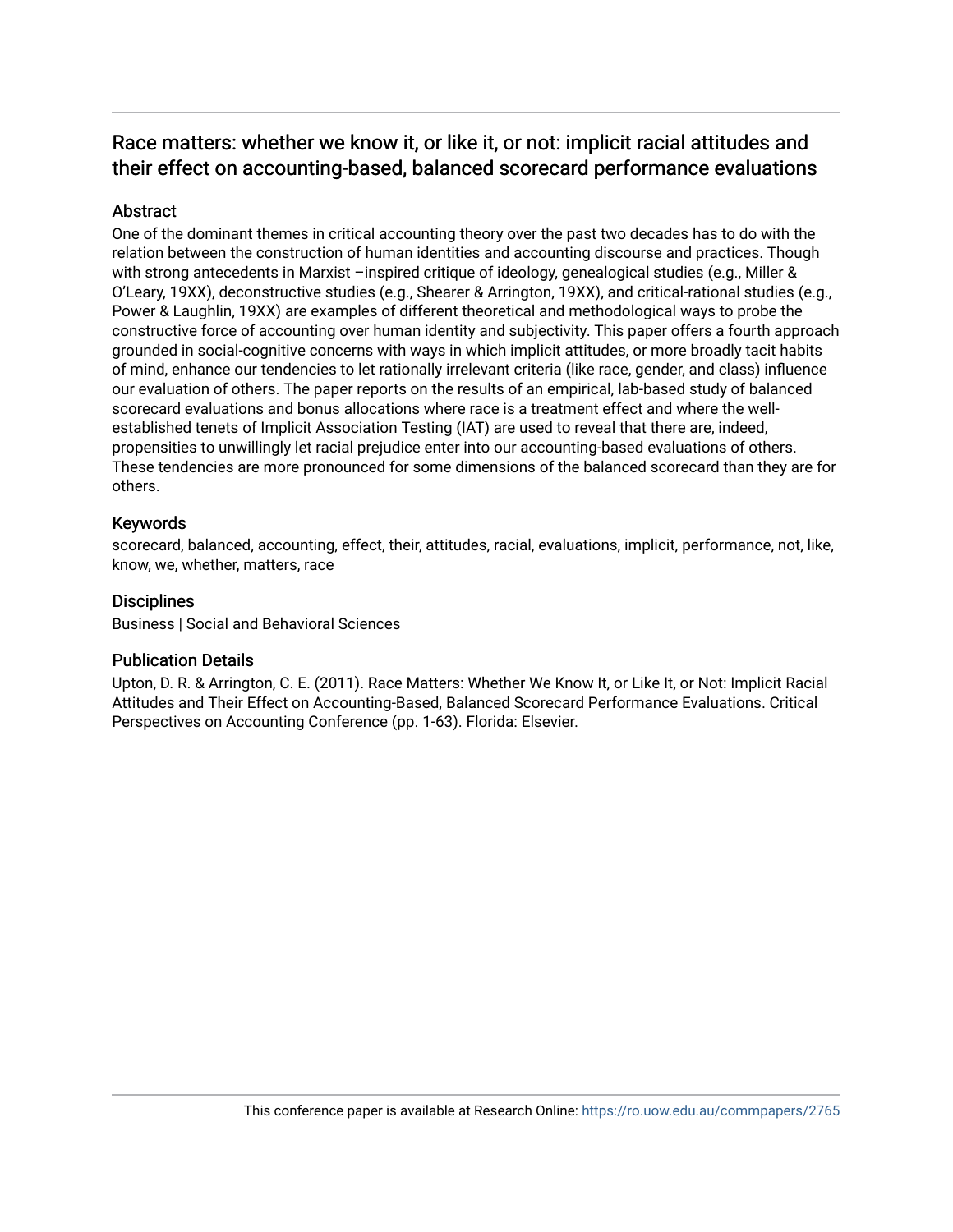### Review of paper

'Race Matters: whether we know it, or like it, or not: implicit racial attitudes and their effect on accounting-based, balanced scorecard performance evaluations Authors: David Upton and C.Edward Arrington

## By Iris M Bosa

I am to discuss the paper by David Upton and Edward Arrington title 'race matters: whether we know it, or like it, or not: implicit racial attitudes and their effect on accounting-based, balanced scorecard performance evaluations'. This relatively long title introduces us into their analysis of the implications race has in the performance assessment of individuals. In order to perform this the authors use the balanced scorecard as tool to measure this impact. We can immediately realize that the topic is rather untouched in the accounting literture maybe due to its touchiness and difficulties to be able to handle it in an appropriate way.

The abstract provides a window into the paper's content highlighting its adoption of a grounded approach from the social-cognitive angle, differently from earlier investigations. These looked into the influence of accounting on individuals and identity creation from the Marxist, or deconstructive or critical-rational studies point of view. Once into the paper, however, there is no further information about these studies (that have been partly referenced with incomplete year in the abstract and missing in the reference list). Further the author inform the reader thy are adopting the Implicit Association Testing to collect the information they are requiring through a lab based exercises. The abstract concludes with the indication that some tendencies are more pronounced in some dimensions of the BSC then other. The ending of the abstract left me a little bit at loss, pleased to know that some tendencies emerged but surprised from the vagueness of the information, as I would have been more interested to know which tendencies were affected.

The paper is divided into five parts: the first part is the introduction, the second part provides the background and hypotheses followed by the information on the method adopted. The discussion of the results and the conclusions. In the following I will follow the paper outline in my presentation and discussion.

The opening sentence of the paper I feel could be improved as it is a rather abrupt start, stating 'it seems almost banal to point out'.. why is it banal? Indeed the first sentence could be simply removed.

The authors overview in a summative way the existing researches on performance evaluation, indicating their interest in verifying the explicit and implicit attitudes (of whom?) in the decision process of the performance evaluation. These attitudes are to be analysed with reference to the attribution of the performance and available bonus. At this point the author explain what the explicit and the implicit attitude is. At one point the authors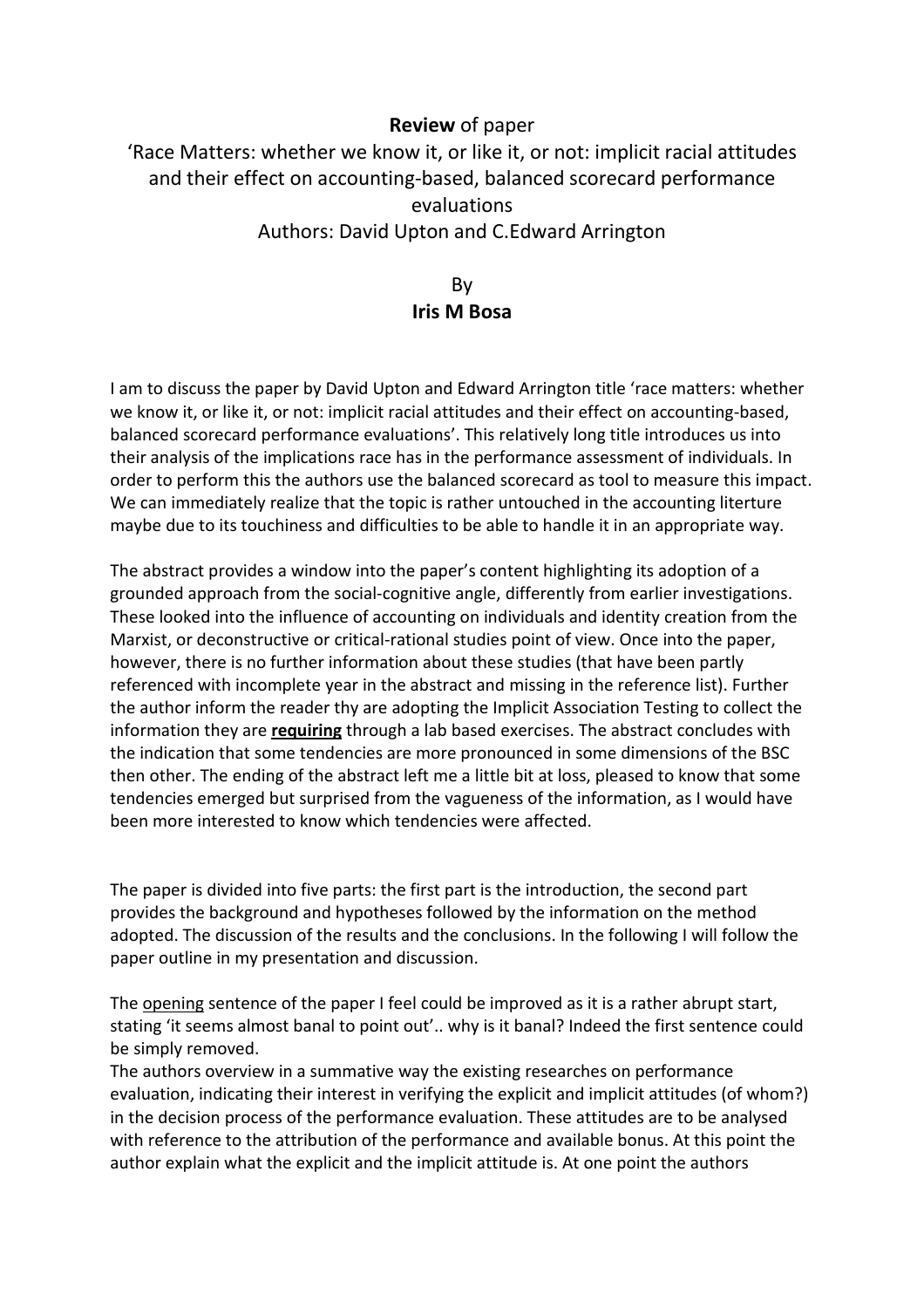mention the personality attribute which left me wondering what was exactly the difference between the attribute and attitude of an individual. I would like the indication 'like other personality attributes' to be further explicated or removed from the sentence 'If attitudes – like other personality attributes – influence judgments and decisions…'

It is highlighted that implicit racial biases and implicit gender biases as outcome have been observed in previous studies. The authors follow up on this information indicating they are to study the implicit attitude about race in the balanced scorecard setting. I would have preferred to know more about the finding they mention which could have been discussed at the start of the introduction in order to explicate the need for further study in this area, and in particular in the implicit dimension that by now seems to be indicated as the real focus of the study, as more prominently then the explicit one. The research recommendation by Greenwald et al. (2009a) is leading the methodology of the paper toward a contemporary use of implicit and explicit measures to make more effective the evaluation.

Then the authors indicate that their experiment is a manipulation of the race of two unit manager upon which the judging manager is to make his performance evaluation and made the attribution of the bonus as well as at the end the participant or judging manager is to complete some exercise to evaluate his race attitude. This is followed by the indication of some findings where the white managers was performing better then the black one, and the performance evaluation was also greater than if the opposite circumstance occurred or when both managers were white or black. Greater biases were in the customer and learning and growth dimensions. IT is also indicated that the performances where kept constant. The results seem to contradit the self-report by partecipant of favourable attitude towards black: indicating a difference between the explicit reported attitude and the one performed. This is followed by the implication of the study and the advice to managers to identify ways to mitigate the bias. However the authors indicate that 'approaches dealing with explicit bias (e.g. training sessions) may be ineffective for implicit bias' which left me wondering first of all why they are ineffective, and secondly 'so what?' if they are ineffective what should be pursued?

The paper, after providing indication of the outline of the paper, moves into the literature review. This is divided into four sections. The first one looks into race bias, followed by the one on implicit social cognition and measurements, the balanced scorecard, and the hypotheses.

The first section is precisely title 'race bias in performance evaluations – field and lab findings'. I found myself at loss in understanding the full meaning of the meaning of the sentence: 'McKay and McDaniel (2006) identify the most influential moderators of the blackwhite mean difference in work performance as criterion type (e.g. job knowledge, work samples) and cognitive loading of criteria (compared with personality loading criteria)'. If they are moderators, does it mean they help to diminish the variation between black-white? I would be tempted to interpret it as this, but when reading the following paragraph 'intuitively, performance evaluation and reward systems based on merit may counteract race bias and therefore mitigate the negative consequences of such inequitable evaluation practice' makes me wonder that if this was supporting the finding of the mentioned paper it should be in the same paragraph, particularly as it continue saying 'however, in a field study of an organization operating a merit-based performance evaluation and reward system, CAStilla (2008) identifies opportunity structure that harbor discrimination' leaving me slightly unsure whether my understanding is correct or not. However, moving on in the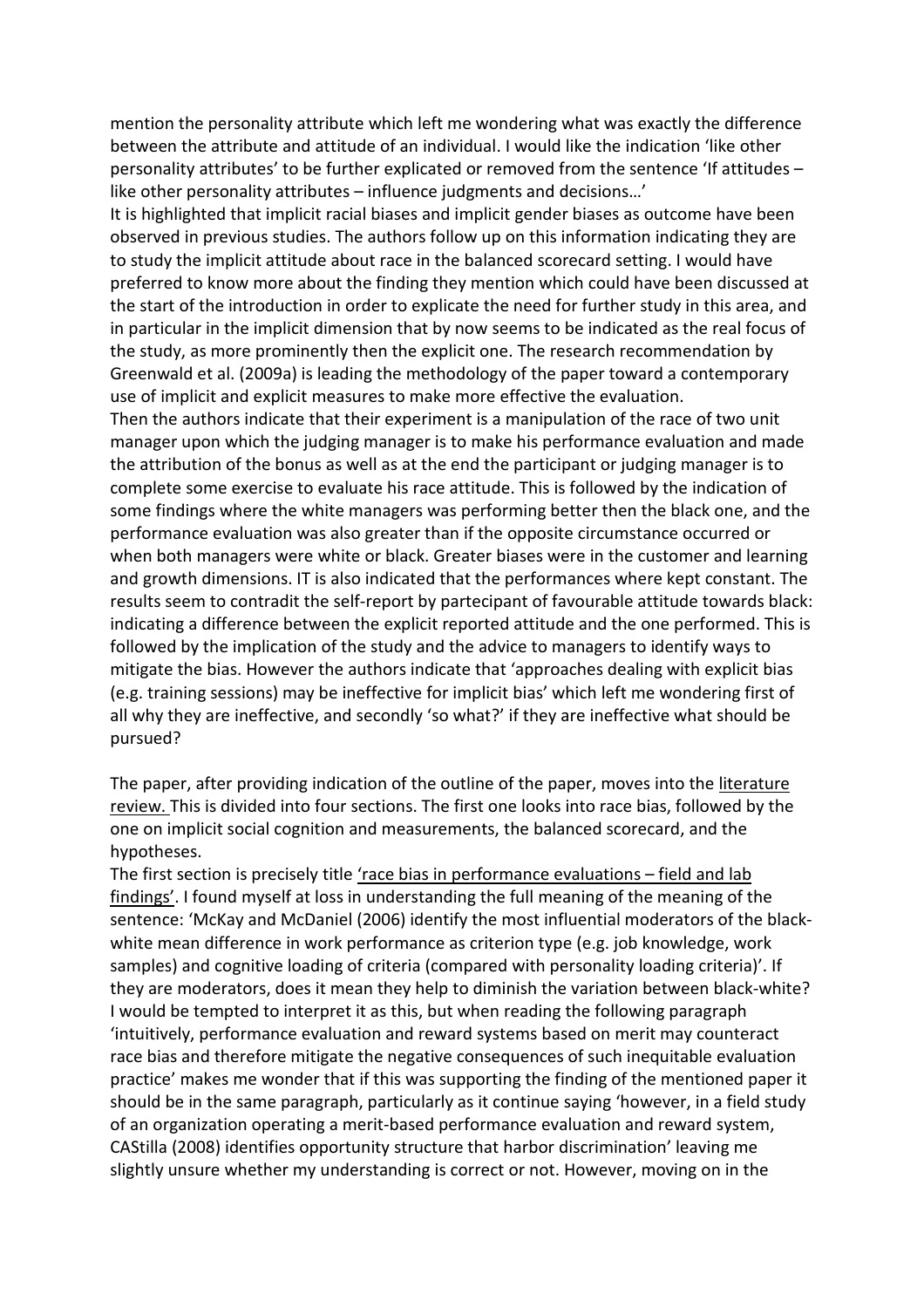reading, the authors highlight the finding of CAstilla as evaluation bias or reward bias, highlighting that the reward bias is identified only after controlling for bias. And I am left one more time unsure about which 'merit' the author is referring to.

Reaching the end of the section, I am left wondering which are exactly the field based and which the lab based findings/works. Having these been specified in the title I did expected some emphasis on possibly similarity and differences in their findings, and at least to have the works clearly specified.

The following section addresses 'implicit social cognition and its measurement'. The authors start to highlight that social cognition theory studes the 'implicit attitudes and stereotypes that are predictive of behavior in settings where explicit attitudes lack predictive ability', acknowledging the influence past experience has on individual in a possibly unaware way to the individual himself. It is indicated that in the past the research was conducted through self-report methods, but also the fact that this methods would not capture implicit social cognition, as there is a weak relation between the self-report measures and the behaviour. This to highlight the need for further investigation in the role of implicit social cognition, to be obtained through the adoption of the implicit association test (IAT). The characteristics of IAT is then outlined, (although I would avoid to provide website pages in the body of the text preferring them to be available as foot or end note). This technical explanation to me seems almost a methodological outline of the method adopted and wonder whether it should have been discussed in more detail in the later section/part of the article, the method.

The authors outline the results of researches regarding attitudes and beliefs where emerges that implicit race bias is associate with higher discriminatory social interaction, with a positive relation between implicit and explicit one. Additionally a study by Greenwald et al. (2009a) highlight a higher correlation between behavior and implicit attitudes with regard to race, instead of behavior and self-report measure. (This, indeed is an interesting observation with regard to the possible influence of socially expected and accepted attitude that might be portrayed by the individual when openly stated but subdued and emerging in the implicit behaviour). There is a higher predictability of the explicit attitude with regard to socially sensitive topics differently from the implicit attitude as measured. [p. 7]. It is interesting to notice that there is a divergence between implicit and explicit attitude through out the life, it is more aligned in childhood and more divergent in adulthood.

Out from this the authors wonder whether the BSC with its multiple performance dimensions would enhance the emerging of implicit attitude to influence the managerial judgment in a divergent way from the explicitly expected one.

[pp. 7-9] The paper introduces the reader to the 'Balanced Scorecard' indicating it as a compelling innovation, although it now dates 20 years. The authors highlight that the comprehensiveness of the BSC makes it an ideal setting for the implicit social cognitive analysis, although I would have appreciate them discussing further this statement. After this they provide some overview of the BSC, and its four dimensions (financial, customer, internal process and learning and growth). They indicate current literature to highlight nonfinancial measures as more 'noisy' (Ittner and Larcker, 2003) as well as the tendency for BSC setters to choose measures common to subordinates that are being evaluated (Salterio, 2000) and the 'divide and conquer' approach in the evaluation of the measures, as a multiple number of them have to be summarized to identify the final value attributed to the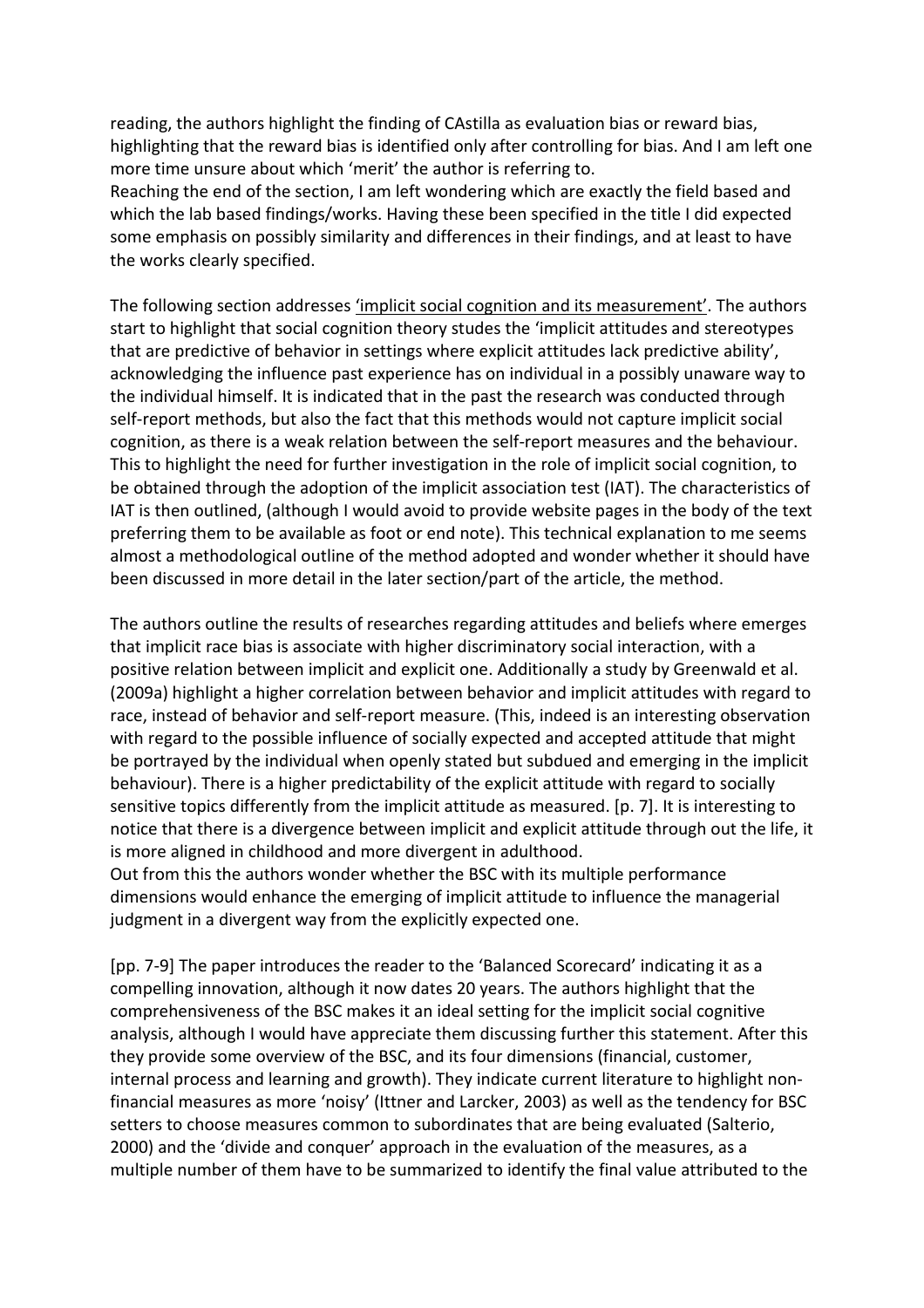assessed individual (Lipe and Slaterio, 2002). Therefore the author identify a 'varying degrees of validity and reliability' with 'potential for implicit biases' consequently influenced by the cognitive aspects, and therefore I do summaries as the implicit attitude of the individual.

From this section there is a jump into the 'hypotheses' one, when four hypothesis are outline which are:

"H1: Performance evaluation difference is highest when a white manager outperforms a black manager and lowest when a black manager outperforms a white manager." Adding "expected when a white (black) manager outperforms another white (black) manager." which is not clear to me in which occasion this exactly applies

"H2: Bonus allocation to manager A is highest when manager A is a white manager who outperforms a black manager and lowest when manager A is a black manager who outperforms a white manager."

"H3a[is a just a mistake?!]: There is a positive correlation between performance evaluation and implicitly measured attitudes when a white manager outperforms a black manager and when a black manager outperforms a white manager." [should not be a negative correlation when a black outperforms a white??]

"H4a[is a just a mistake?!]: There is a positive correlation between bonus allocations and implicitly measured attitudes when a white manager outperforms a black manager and when a black manager outperforms a white manager." ." [should not be a negative correlation when a black outperforms a white??]

The part /section on method is introduced providing first an overview of the task, where, what still is unclear to me, 'a 4x1 between-subjects experimental design' is used to examine the hypothesis. It is indicated that (b=black, w=white) bb, ww, bw and wb are analysed. The participant is acting as supervisor and assessing the performance of the two managers supervised. The participants are graduate students taking evening MBA or MSA accounting classes at a USA southeastern university, 30 male and 23 female with an average age of 32. Participants are all US-born and white with 10 year experience. I feel that the information the study is specifically on US culture had to be specified beforehand, as for example in the abstract or title, as this provides a very different angle of generalisability. Students have a 10 years work experience, and I am left wondering on what type of experience this students have? Can they really be considered reflecting as managers? This is a little bit a concern that start growing in me when I realize that a considerable number of accounting studies are based on lab session with students.

Students are provided a BSC case that they have to read, a post-experiment questionnaire which is the Implicit Association Test that is presented as a 'sorting task' And I am wondering what does is meant with 'sorting task;? Sorting of what? And, as third step they have to complete a self-report race attitude exercise.

The following section of the methodology outlines the Dependent measures. First of all it is outlined that they 'caluclate difference scores for the overall performance evaluation (DIFFOall) and each of the BSC perspective performance evaluations (DIFF1-DIFF4) by subratcting the evaluation of unit B manager form the evaluation of unit A manager'. The indication of DIFFO/DIFF1/DIFF4 was not immediate to understand, and I feel the author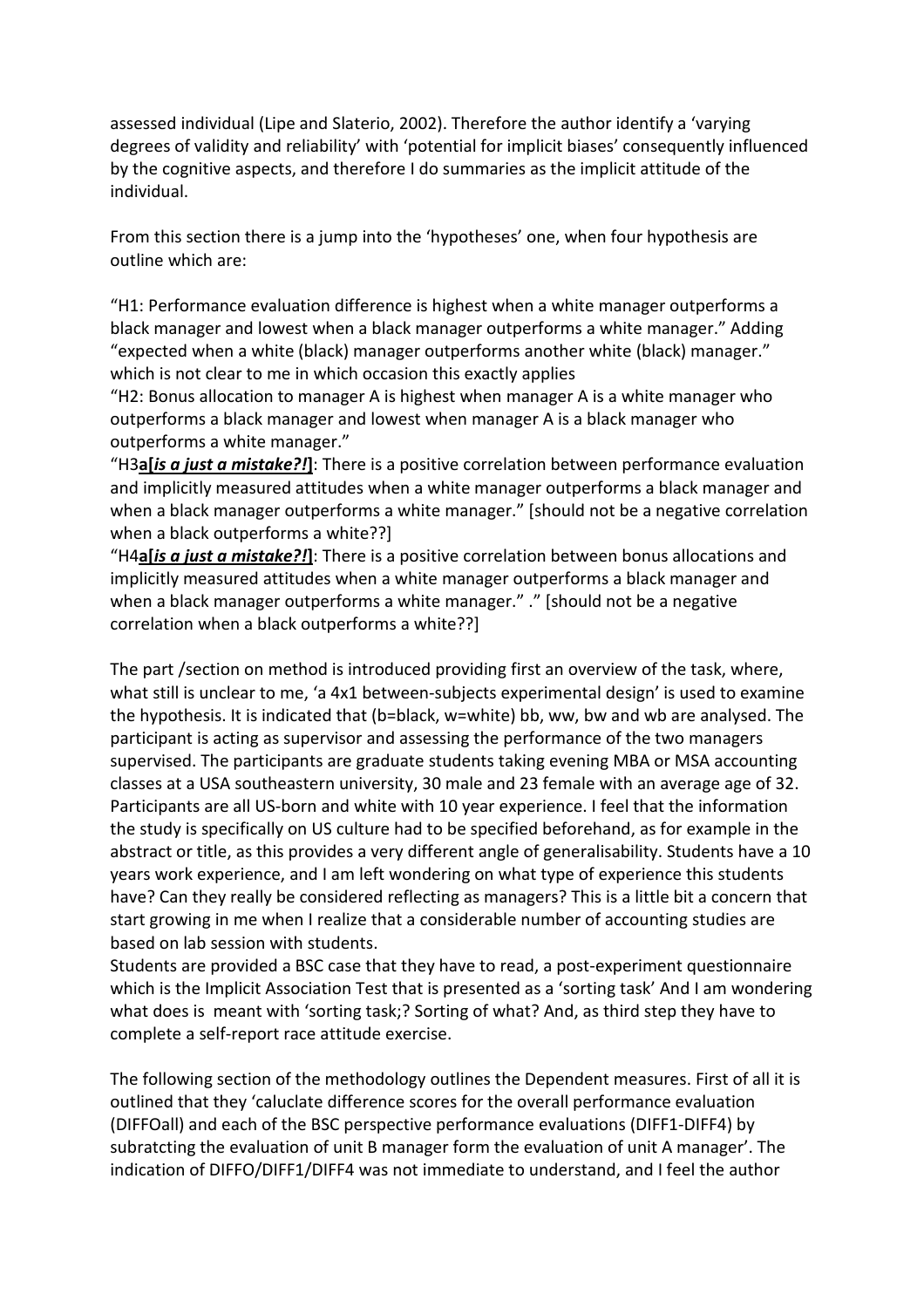could have provided clearer indication. Has this analysis anything to do with the feedback from the students? Or is it the statistical analysis of table 1?

From the case study package provided to the participants I clearly see the wb assessment to be taken by students but cannot see the bb, bw, and ww one. Has this taken place? How has it?

Within the measures there is information provided also about the 'explicit race attitude measure' used in the project to assess the attitude toward black and the feeling thermometer, which are two self-report system.

The paper then moves in the result part starting to discuss the manipulation checks, which I would have seen appropriate to be included in the methodology section as referring to a way to select the participants that would understand the fact that the names had a race connotation. Due to this misunderstanding two participants were removed from the sample and an additional one due to error rate.

The following paragraph seems relatively obscure to me, due to the fact that I am in qualitiative research, but 'Participants agreed that the performance measures were usefully categorized ( $p < 0.01$ ) and that it was appropriate to employ the same performance measures for both units (p<0.01), compared to the scale midpoints.' What does 'both units' refer to? And which scale midpoints is it referring to? I am further puzzled by the following sentence when it is indicated that 'there were no differences amongst participants across the four RACE conditions' and this might be related to the above mentioned consideration were I could not understand when and how wb ww bb might have been undertaken, if it had, although from this sentence it seems it has. Following the paper, it become clear that this has taken place, but definitely I would like to find more information about the way the different scenarios have been submitted to participants (where same data just with different names?, as the name where the race attributes).

The results support hypothesis 1 (table 3) [based on a one-way ANOVA] where race bias performance evaluation, however interestingly hypothesis 2 (table 4) is not supported as there is no bonus allocation bias. The authors interesting argue that numbers, or what they call the 'language of dollars', seem to offset the 'language of personal performance' removing the perceived biased. The paper goes to make a link to findings of Castilla that are incomplete (well, similarly I have identified mistakes in my paper too  $\odot$  ).

With regard to the third hypothesis: the self-report attitude measure indicates positive attitude toward blacks while the mean feeling thermometer indicated preference for whites. The one/way ANOVA for IAT and ATB as dependent variable and RACE independent with no variation indicate some variation, and the post hoc Tukey HSD (??) indicate some marginally significant difference in the FT means. To test hypothesis 3 (table 7) was conducted the Pearson's product-moment correlation between IAT and performance evaluation difference between wb and bw. The expected correlation was found for wb but not for the bw, therefore only partially supported the hypothesis. However, I am not clear about the positive correlation when a black outperforms a white… (see my doubt also earlier). A further analysis of explict race attitude ATB and FT against the performance indicates that explicit racial attitudes are not predictive of racial bias. Then there is also a multiple regression (and for more information I leave you to ask it to the author) that indicates substantial collinearity. As a consequence it is reinforced that implicit measure predict performance while self-report does not. (and this was evident only when the bw result was obtained, as at odd with existing expectations)